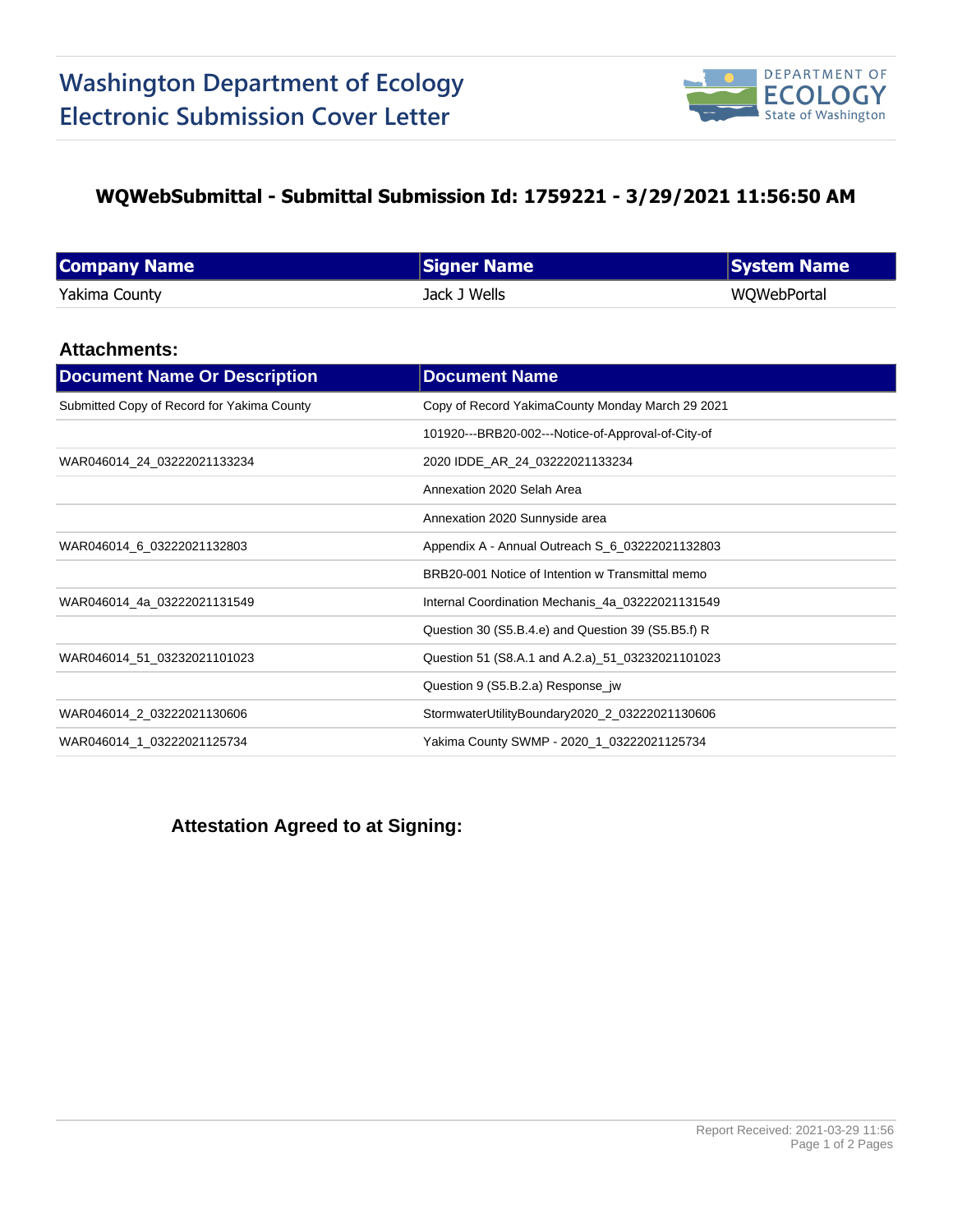I certify I personally signed and submitted to the Department of Ecology an Electronic Signature Agreement. I understand that use of my electronic signature account/password to submit this information is equal to my written signature. I have read and followed all the rules of use in my Electronic Signature Agreement. I believe no one but me has had access to my password and other account information.

I further certify: I had the opportunity to review the content or meaning of the submittal before signing it; and to the best of my knowledge and belief, the information submitted is true, accurate, and complete. I intend to submit this information as part of the implementation, oversight, and enforcement of a federal environmental program. I am aware there are significant penalties for submitting false information, including possible fines and imprisonment.

For Ecology Use Only

**Company** 

9yCU95FYWlZ3rRW0y8P1i0nMElmEZLHnIph4Cf0kLXYJ+HTdFcI4PINokYi +38keOeJAaOVKk73GNZuoIq0degHajSdnPq4KyohsvynGfQw=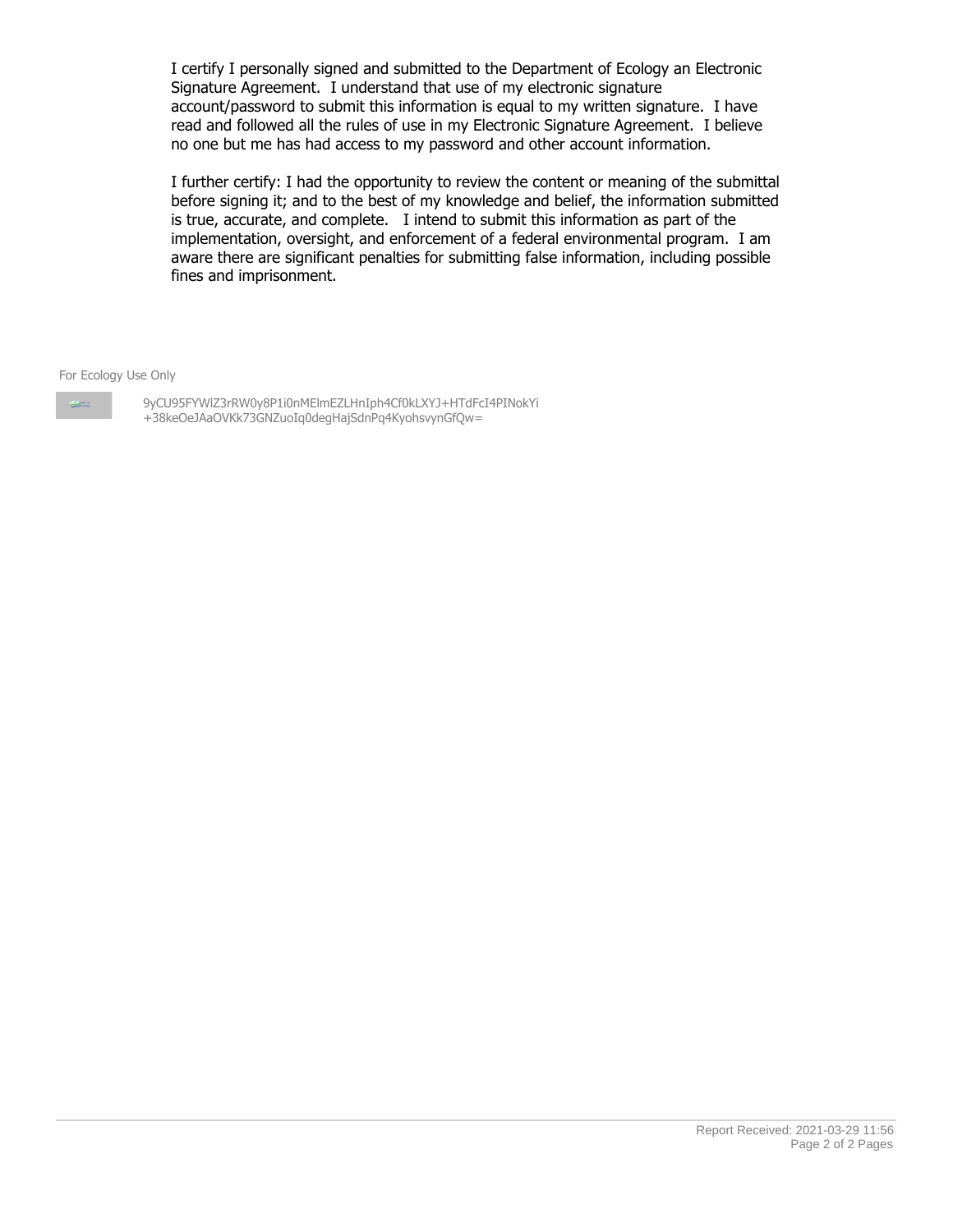

# **Water Quality Program**

# **Permit Submittal Electronic Certification**

**Permittee:** Yakima County

**Permit Number:** WAR046014

**Site Address:** 128 N 2ND ST YAKIMA, WA 98901

#### Submittal Name: MS4 Annual Report Phase II Eastern

**Version:**

1 **Due Date:** 3/31/2021

### **Questionnaire**

| <b>Number</b>  | <b>Permit Section</b>         | Question                                                                                                                                                                                                                              | <b>Answer</b>                                                                                                                                              |
|----------------|-------------------------------|---------------------------------------------------------------------------------------------------------------------------------------------------------------------------------------------------------------------------------------|------------------------------------------------------------------------------------------------------------------------------------------------------------|
|                | S5.A.4.                       | Attach updated annual Stormwater<br>Management Program Plan (SWMP Plan) or<br>website address in the Comment field where it<br>can be found. (S5.A.4.)                                                                                | Yakima County SWMP -<br>2020 1 032220211257<br>34                                                                                                          |
| 1.a            | S <sub>5</sub> A <sub>4</sub> | Cite website of SWMP if unable to attach                                                                                                                                                                                              | Not Applicable                                                                                                                                             |
| $\overline{2}$ | S9.C.6.                       | Attach a map and copy of any annexations,<br>incorporations, or boundary changes resulting<br>in an increase or decrease in the Permittee's<br>geographic area of permit coverage during the<br>reporting period per S9.C.6.          | StormwaterUtilityBound<br>ary2020_2_<br>03222021130606<br>Comment: See attached<br>files: Annexation 2020<br>Selah Area, Annexation<br>2020 Sunnyside Area |
| 3              | S5.A.5.a.ii.                  | Tracked the estimated costs of implementation<br>of each component of the SWMP. (S5.A.5.a.ii.)                                                                                                                                        | Yes                                                                                                                                                        |
| $\overline{4}$ | S5.A.6.b.                     | Coordinated among departments within the<br>jurisdiction to eliminate barriers to permit<br>compliance. (S5.A.6.b.)                                                                                                                   | Yes                                                                                                                                                        |
| 4a             | S5.A.6.b.                     | Attach a written description of internal<br>coordination mechanisms among departments<br>within the jurisdiction to eliminate barriers to<br>permit compliance. (Required to be submitted<br>no later than March 31, 2021, S5.A.6.b.) | <b>Internal Coordination</b><br>Mechanis_4a_03222021<br>131549                                                                                             |
| 5              | S5.B.1                        | Were elements of a regional program<br>implemented to complete any part of your<br>education and outreach program? (S5.B.1)                                                                                                           | Yes                                                                                                                                                        |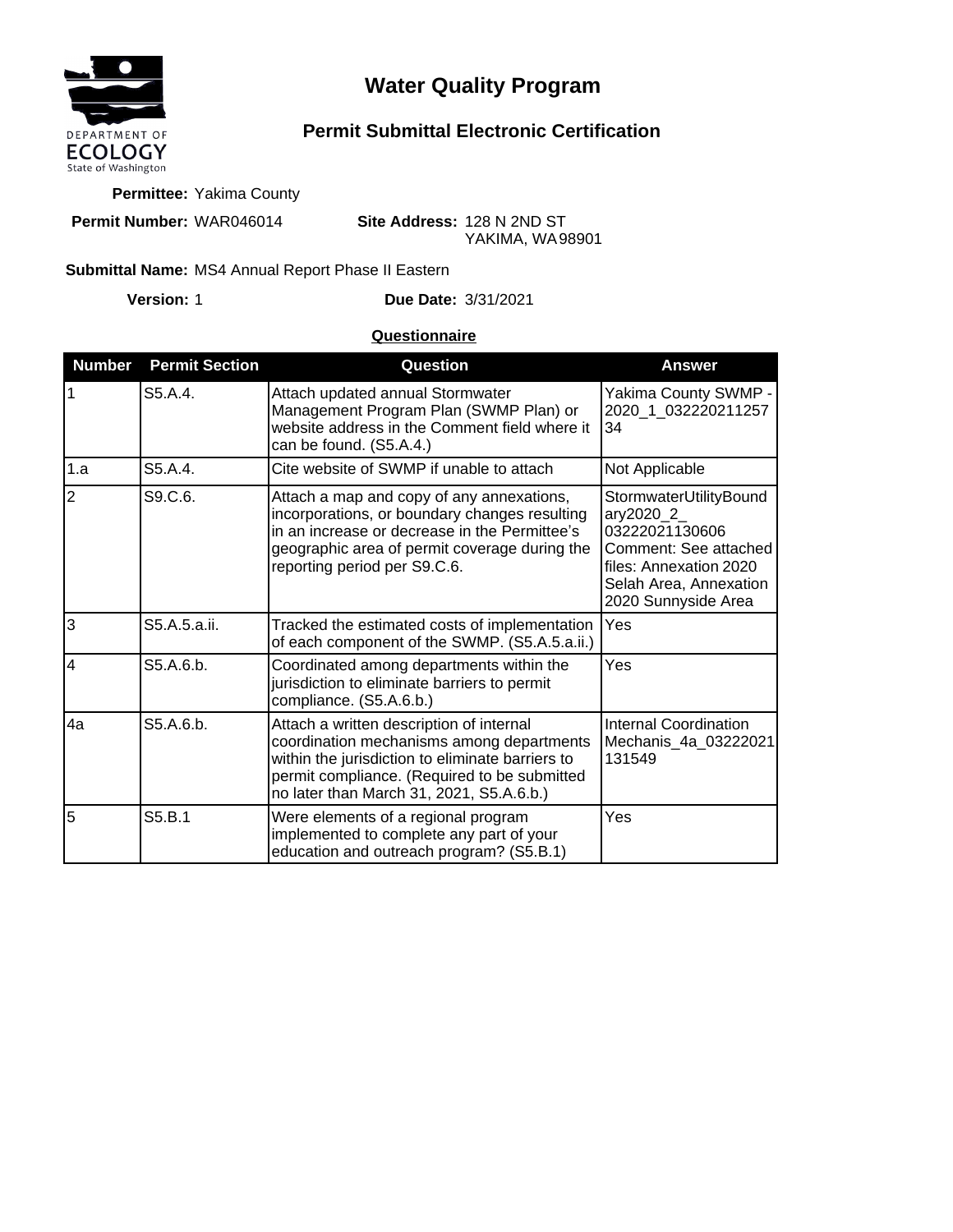| 5a             | S5.B.1           | If yes, list the elements, and the regional<br>program                                                                                                                                                                                                                                                             | Yakima County is a<br>member of a ILA for<br>stormwater permit<br>compliance activities<br>between Yakima<br>County, Selah,<br>Sunnyside and Union<br>Gap. The ILA<br>establishes the Regional<br><b>Stormwater Working</b><br>Group (RSWG) as an<br>ad-hoc regional group<br>that coordinates on<br>public involvmentand<br>public outreach activities<br>under the permit. In<br>2020, the RSWG had<br>planned to participate in<br>two public events,<br>Arbor-Fest and the<br>Centeral Washington<br>State Fair, however due<br>to COVID-19 those<br>events were cancelled.<br>The RSWG along with<br>the City of Yakima set<br>up an informational<br>booth at the Dive-thru<br>Food Fair that took<br>place in lieu of the State<br>Fair. |
|----------------|------------------|--------------------------------------------------------------------------------------------------------------------------------------------------------------------------------------------------------------------------------------------------------------------------------------------------------------------|-------------------------------------------------------------------------------------------------------------------------------------------------------------------------------------------------------------------------------------------------------------------------------------------------------------------------------------------------------------------------------------------------------------------------------------------------------------------------------------------------------------------------------------------------------------------------------------------------------------------------------------------------------------------------------------------------------------------------------------------------|
| 6              | S5.B.1.a.i.-iii. | Attach description of public education and<br>outreach programs and stewardship activities<br>conducted per S5.B.1.a.i.-iii.                                                                                                                                                                                       | Appendix A - Annual<br>Outreach<br>S_6_03222021132803                                                                                                                                                                                                                                                                                                                                                                                                                                                                                                                                                                                                                                                                                           |
| $\overline{7}$ | S5.B.1.a.ii.     | Which types of businesses were targeted per<br>S.5.B.1.a.ii.?                                                                                                                                                                                                                                                      | <b>Yakima County</b><br>distributes illicit<br>discharge prevention<br>education and outreach<br>material that targets a<br>general business<br>audience, applicable for<br>all business owners.<br>Yakima County also<br>targeted landscaping<br>companies with a<br>brochure specific to<br>prevention of pollution<br>from landscaping<br>practices.                                                                                                                                                                                                                                                                                                                                                                                         |
| $\overline{8}$ | S5.B.1.b.        | Used results of measuring the understanding<br>and adoption of targeted behaviors among at<br>least one audience in at least one subject area<br>to direct education and outreach resources and<br>evaluate changes in adoption of targeted<br>behaviors. (Required no later than December<br>31, 1347, S5.B.1.b.) | Not Applicable                                                                                                                                                                                                                                                                                                                                                                                                                                                                                                                                                                                                                                                                                                                                  |
| 9              | S5.B.2.a.        | Describe in Comments field the opportunities<br>created for the public to participate in the<br>decision making processes involving the<br>development, implementation, and updates of<br>the Permittee's SWMP. (S5.B.2.a.)                                                                                        | Please see the<br>attachment named<br>"Question 9 (S5.B2.a)<br>response"                                                                                                                                                                                                                                                                                                                                                                                                                                                                                                                                                                                                                                                                        |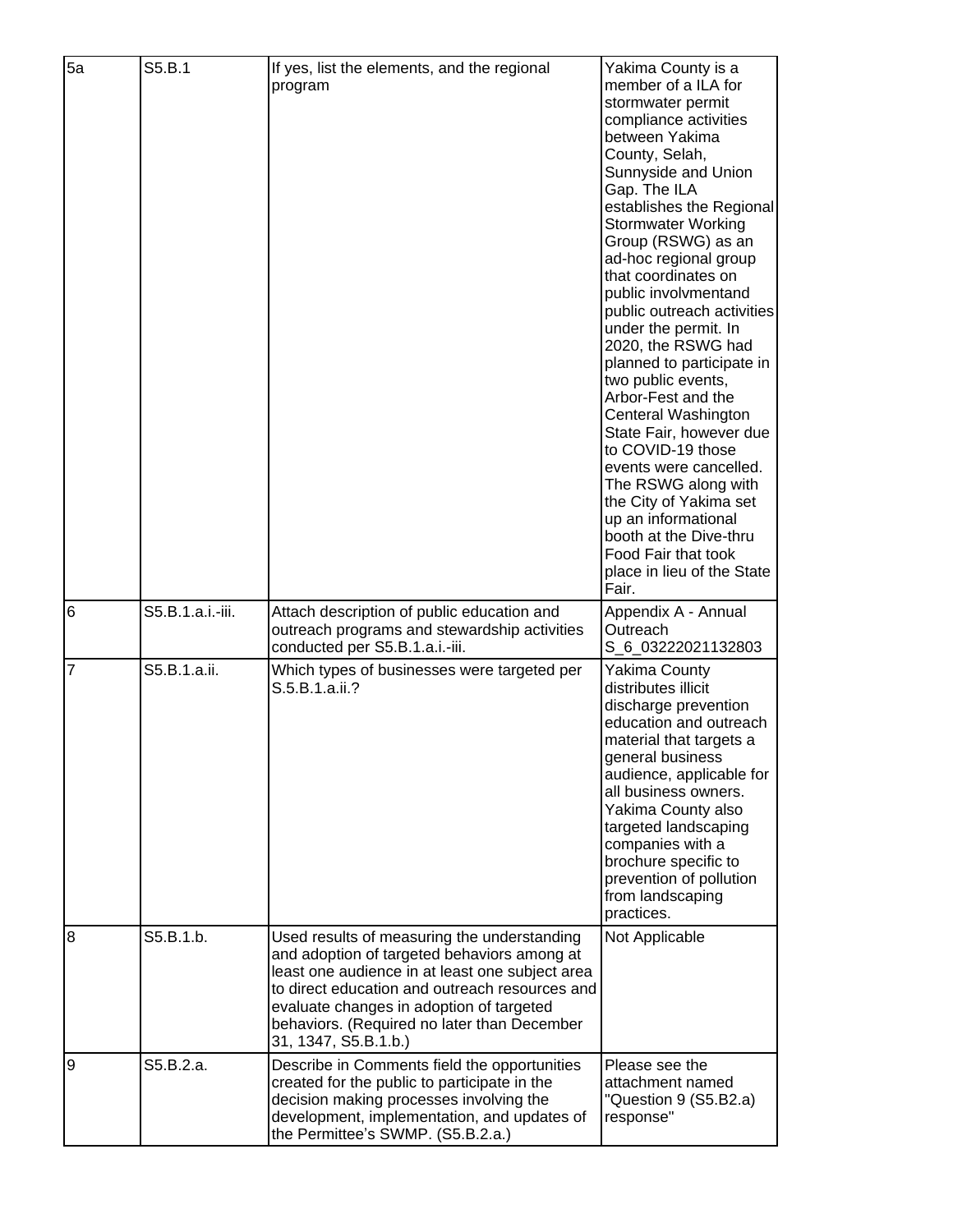| 10              | S5.B.2.b.      | Posted the updated SWMP Plan and latest<br>annual report on your website no later than<br>May 31.                                                                                                 | Yes                                                                                                                                          |
|-----------------|----------------|---------------------------------------------------------------------------------------------------------------------------------------------------------------------------------------------------|----------------------------------------------------------------------------------------------------------------------------------------------|
| 10a             | S5.B.2.b.      | List the website address in Comments field.<br>(S5.B.2.b.)                                                                                                                                        | https://www.yakimacoun<br>ty.us/1732/Stormwater-<br>Management<br>Comment:<br>https://www.yakimacoun<br>ty.us/1732/Stormwater-<br>Management |
| 11              | S5.B.3.a.      | Maintained a map of the MS4 that includes the<br>requirements listed in S5.B.3.a. (Updated maps<br>required no later than August 1, 2023)                                                         | Yes                                                                                                                                          |
| 12              | S5.B.3.a.i.    | Attach a spreadsheet that lists the known<br>outfalls and discharge points, including the<br>outfalls' size and material(s). (Required to<br>update no later than August 1, 2023,<br>S5.B.3.a.i.) | Not Applicable                                                                                                                               |
| 13              | S5.B.3.a.ix.   | Developed an electronic format for map, with<br>fully described mapping standards in<br>accordance with S5.B.3.a.ix. (Required no later<br>than August 1, 2021)                                   | Yes                                                                                                                                          |
| 14              | S5.B.3.b.      | Implemented an ordinance or other regulatory<br>mechanism to effectively prohibit non-<br>stormwater, illicit discharges as described in<br>S5.B.3.b.                                             | Yes                                                                                                                                          |
| 15              | S.5.B.3.b.vii. | Updated ordinance or regulatory mechanism to<br>meet the requirements of this permit, if<br>necessary. (Required no later than February 2,<br>2023, S.5.B.3.b.vii.)                               | Not Applicable                                                                                                                               |
| 16              | S5.B.3.b.vi.   | Implemented a compliance strategy, including<br>informal compliance actions as well as<br>enforcement provisions of the regulatory<br>mechanism described in S5.B.3.b.<br>(S5.B.3.b.vi.)          | Yes                                                                                                                                          |
| 17              | S5.B.3.c.      | Implemented procedures for conducting illicit<br>discharge investigations in accordance with<br>S5.B.3.c.                                                                                         | Yes                                                                                                                                          |
| 18              | S5.B.3.c.iv.   | Percentage of MS4 coverage area screened in<br>reporting year per S5.B.3.c.iv. (Required to<br>screen 12% on average each year,<br>S5.B.3.c.iv.)                                                  | 93                                                                                                                                           |
| 18a             | S5.B.3.c.iv.   | Cite field screening techniques used to<br>determine percent of MS4 screened.                                                                                                                     | Stormwater facility<br>inspections<br>(catachbasins, flow<br>control/treatment<br>facilities)                                                |
| 18 <sub>b</sub> | S5.B.3.c.iv.   | Percentage of total MS4 screened from permit<br>effective date through end of the reporting year.                                                                                                 | 100                                                                                                                                          |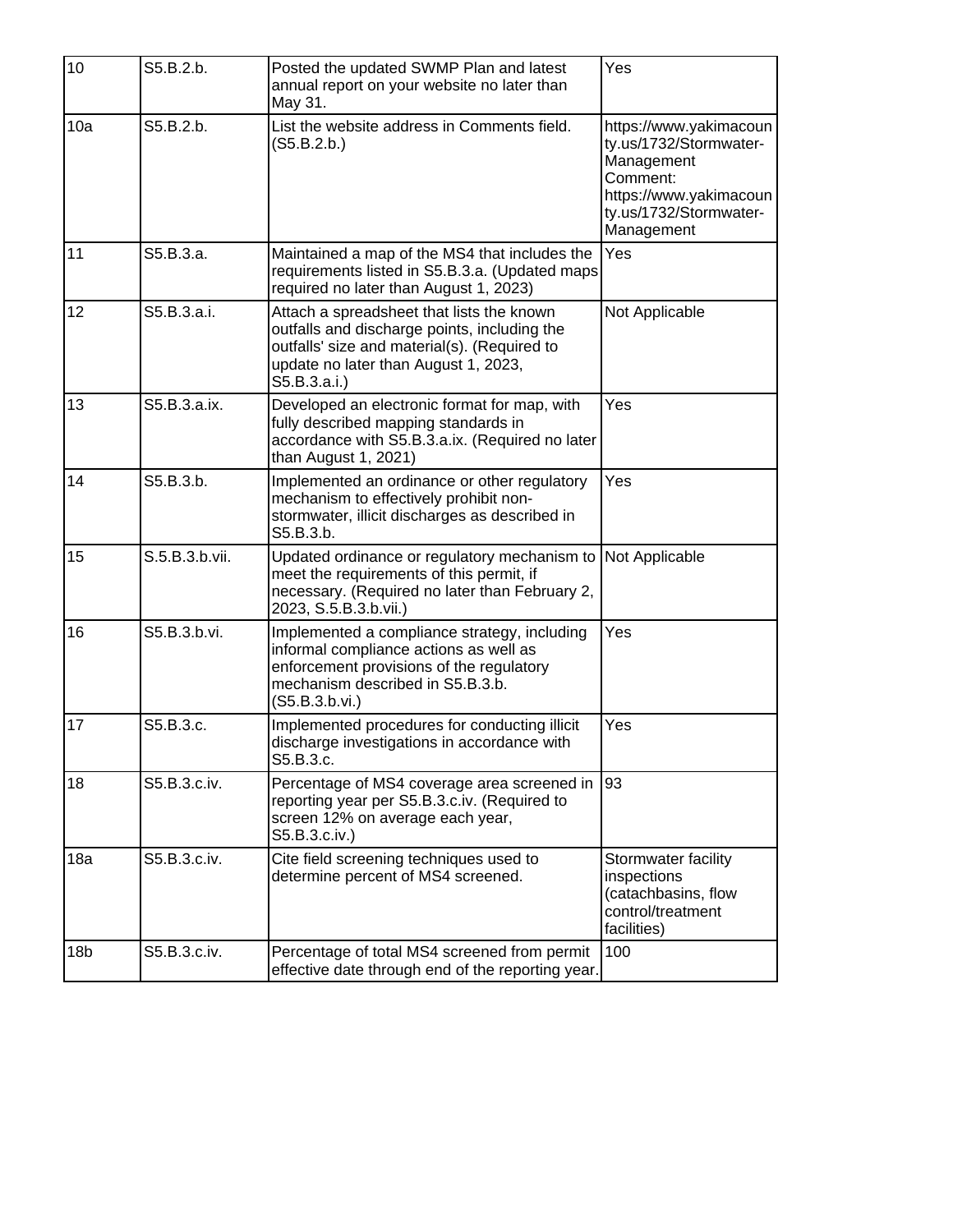| 19  | S5.B.3.c.v.     | Describe how you publicized a hotline<br>telephone number for public reporting of spills<br>and other illicit discharges in the Comments<br>field. (S5.B.3.c.v.)                                                                                                                                                                    | The hotline is publicized<br>on the Yakima County<br>Stormwater website<br>(https://www.yakimacou<br>nty.us/1732/Stormwater-<br>Management), posted in<br>the Public Service<br>Lobby at the<br>Couurthouseand is<br>present on all the E&O<br>brochures and<br>handouts/materials.                                                                          |
|-----|-----------------|-------------------------------------------------------------------------------------------------------------------------------------------------------------------------------------------------------------------------------------------------------------------------------------------------------------------------------------|--------------------------------------------------------------------------------------------------------------------------------------------------------------------------------------------------------------------------------------------------------------------------------------------------------------------------------------------------------------|
| 20  | S5.B.3.c.vi.    | Implemented an ongoing illicit discharge<br>training program for all municipal field staff per<br>S5.B.3.c.vi.                                                                                                                                                                                                                      | Yes                                                                                                                                                                                                                                                                                                                                                          |
| 21  | S5.B.3.c.vii.   | Informed public employees, businesses, and<br>the general public of hazards associated with<br>illicit discharges and improper disposal of<br>waste. Describe actions in Comments field.<br>(S5.B.3.c.vii.)                                                                                                                         | Yakima County provided<br>informational handouts<br>and brochures for a<br>booth at the Drive-Thru<br>Food Fair to educate the<br>public regarding<br><b>Stormwater Education</b><br>and Illicit Discharges.<br>The Drain Rangers<br>program provided<br>educational curriculum<br>and outreach materials<br>to school age children<br>across Yakima County. |
| 22  | S5.B.3.d.       | Implemented an ongoing program designed to<br>address illicit discharges, including spills and<br>illicit connections into the MS4 per S.5.B.3.d.                                                                                                                                                                                   | Yes                                                                                                                                                                                                                                                                                                                                                          |
| 23  | S5.B.3.e.       | Implemented an ongoing illicit discharge<br>training program for all staff responsible for<br>implementing the procedures and program, as<br>described in S5.B.3.e.                                                                                                                                                                 | Yes                                                                                                                                                                                                                                                                                                                                                          |
| 24  | S5.B.3.f.       | Attach a report with data describing the actions<br>taken to investigate, characterize, trace and<br>eliminate each illicit discharge found by or<br>reported to the permittee. The submittal must<br>include all of the applicable information and<br>must follow the format and timelines described<br>in Appendix 7. (S5.B.3.f.) | 2020<br>IDDE_AR_24_0322202<br>1133234                                                                                                                                                                                                                                                                                                                        |
| 25  | S5.B.4.a.       | Implemented an ordinance or other regulatory<br>mechanism and enforcement procedures for<br>construction site stormwater runoff control as<br>described in S5.B.4.                                                                                                                                                                  | Yes                                                                                                                                                                                                                                                                                                                                                          |
| 26  | S5.B.4.a.i.-iv. | Adopted ordinance or other regulatory<br>mechanism and enforcement procedures for<br>construction site stormwater runoff control as<br>described in S5.B.4.a.i.-iv. (Required no later<br>than December 31, 2022)                                                                                                                   | Not Applicable                                                                                                                                                                                                                                                                                                                                               |
| 27  | S5.B.4.b.       | Reviewed site plans for all new development<br>and redevelopment projects as described in<br>S5.B.4.b.                                                                                                                                                                                                                              | Yes                                                                                                                                                                                                                                                                                                                                                          |
| 27a | S5.B.4.b.i.     | Number of site plans reviewed during the<br>reporting period. (S5.B.4.b.i.)                                                                                                                                                                                                                                                         | 14                                                                                                                                                                                                                                                                                                                                                           |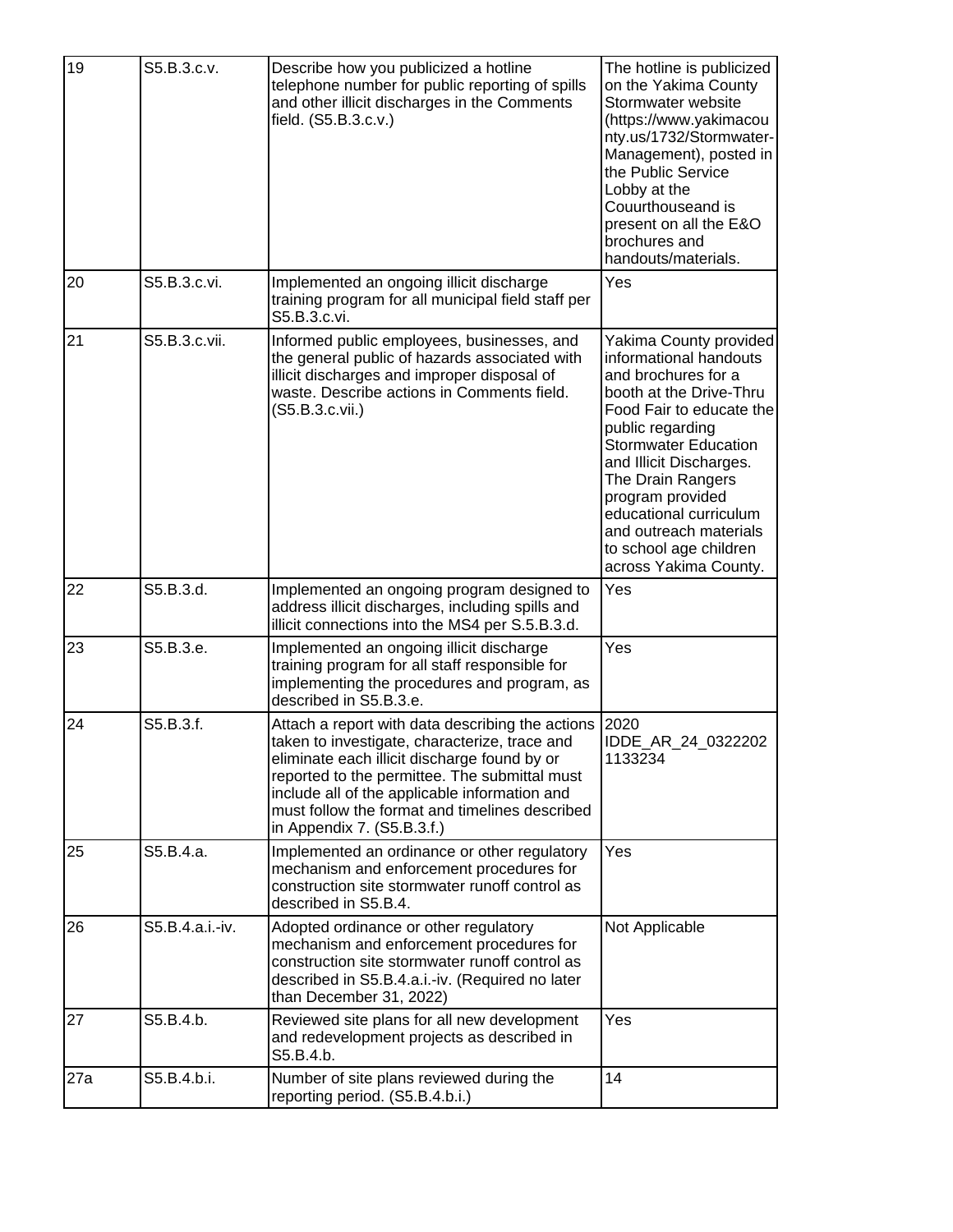| 27 <sub>b</sub> | S5.B.4.b.i.        | The number of construction sites that provided<br>their intent to apply for the "Erosivity Waiver"<br>during the reporting period as described in<br>S5.B.4.b.i.                                                                                                                                     | $\overline{7}$                                                                                    |
|-----------------|--------------------|------------------------------------------------------------------------------------------------------------------------------------------------------------------------------------------------------------------------------------------------------------------------------------------------------|---------------------------------------------------------------------------------------------------|
| 27c             | S5.B.4.b.i.        | The number of complaints investigated about<br>sites that have received an "Erosivity Waiver".<br>(S5.B.4.b.i.)                                                                                                                                                                                      | 0                                                                                                 |
| 28              | S5.B.4.            | Implemented procedures for site inspection<br>and enforcement of construction stormwater<br>pollution control measures. (S5.B.4.)                                                                                                                                                                    | Yes                                                                                               |
| 28a             | S5.B.4.c.i.        | Number of permitted construction sites<br>inspected during the reporting period.<br>(S5.B.4.c.i.)                                                                                                                                                                                                    | $\overline{0}$                                                                                    |
| 28 <sub>b</sub> | S5.B.4.f.          | Number of enforcement actions taken during<br>the reporting period based on construction<br>phase inspections at new development and<br>redevelopment projects. (S5.B.4.f.)                                                                                                                          | $\overline{0}$                                                                                    |
| 29              | S5.B.4.d.          | Trained the staff involved in permitting, plan<br>review, field inspections, and enforcement for<br>construction site runoff control. (S5.B.4.d.)                                                                                                                                                    | Yes                                                                                               |
| 30              | S5.B.4.e.          | Provided information to construction site<br>operators and design professionals about<br>training available on how to comply with the<br>requirements in Appendix 1 and the BMPs in<br>the SWMMEW, or an equivalent document.<br>Describe information provided in the<br>Comments field. (S5.B.4.e.) | Yes                                                                                               |
| 30a             | S5.B.4.e.          | Describe information provided in the<br>Comments field. (S5.B.4.e.)                                                                                                                                                                                                                                  | Please see attachment<br>named "Question 30<br>(S5.B.4.e) and Question<br>39 (S5.B.5.f) Response" |
| 31              | S5.B.5.a.          | Implemented ordinance or other regulatory<br>mechanism and enforcement procedures to<br>address post-construction stormwater controls<br>runoff to the MS4 from new development and<br>redevelopment as described in S5.B.5.a.                                                                       | Yes                                                                                               |
| 32              | S5.B.5.a.          | Revised ordinance or other regulatory<br>mechanism and enforcement procedures to<br>address post-construction stormwater controls<br>runoff to the MS4 from new development and<br>redevelopment as described in S5.B.5.a.<br>(Adopted no later than December 31, 2022)                              | Not Applicable                                                                                    |
| 33              | S5.B.5.b.ii.(a)    | Allowed non-structural preventive actions and<br>source reduction approaches such as Low<br>Impact Development (LID) techniques to be<br>used. (S5.B.5.b.ii.(a))                                                                                                                                     | Yes                                                                                               |
| 34              | S5.B.5.b.ii.(b)(2) | Required projects approved under S5.B.5. to<br>retain runoff generate on-site for, at a<br>minimum, the 10-year, 24-hour rainfall event or<br>a local equivalent, using either on-site or<br>regional stormwater facilities. (S5.B.5.b.ii.(b)<br>(2)                                                 | Yes                                                                                               |
| 35              | S5.B.5.d.          | Inspected post-construction stormwater<br>controls, including structural BMPs, at new<br>development and redevelopment sites.<br>(S5.B.5.d.)                                                                                                                                                         | Yes                                                                                               |
| 35a             | S5.B.5.d.i.        | Number of new and redeveloped sites<br>inspected during installation of structural BMPs<br>during the reporting period. (S5.B.5.d.i)                                                                                                                                                                 | 0                                                                                                 |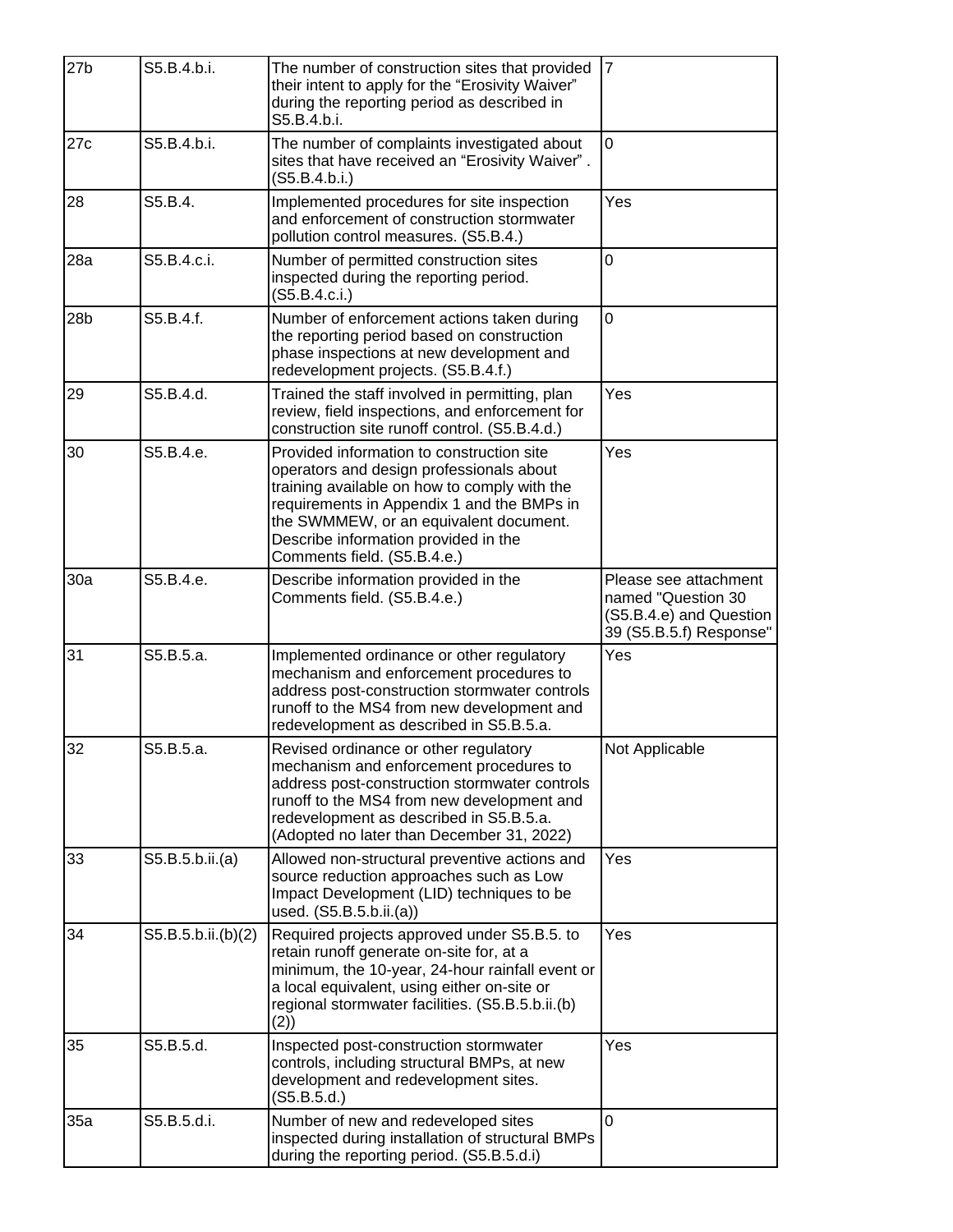| 35 <sub>b</sub> | S5.B.5.d.i.               | Number of new and redeveloped sites<br>inspected upon final installation of BMPs or<br>upon completion of the project during the<br>reporting period. (S5.B.5.d.i.)                                                                                                                                                                                                              | 0                                                                                                                     |
|-----------------|---------------------------|----------------------------------------------------------------------------------------------------------------------------------------------------------------------------------------------------------------------------------------------------------------------------------------------------------------------------------------------------------------------------------|-----------------------------------------------------------------------------------------------------------------------|
| 36              | S5.B.5.d.ii.              | Inspected structural BMPs at least once every<br>five years after final installation. (S5.B.5.d.ii.)                                                                                                                                                                                                                                                                             | Yes                                                                                                                   |
| 36a             | S5.B.5.d.ii.              | Number of BMPs inspected during the<br>reporting period.                                                                                                                                                                                                                                                                                                                         | $\overline{2}$                                                                                                        |
| 37              | S5.B.5.d.                 | Number of enforcement actions taken as a<br>result of these inspections during the reporting<br>period? (S5.B.5.d.)                                                                                                                                                                                                                                                              | 0                                                                                                                     |
| 38              | S5.B.5.e.                 | Trained the staff involved in permitting, plan<br>review, inspection, and enforcement for post-<br>construction stormwater control. (S5.B.5.e.)                                                                                                                                                                                                                                  | Yes                                                                                                                   |
| 39              | S5.B.5.f.                 | Provided information to design professionals<br>about training available on how to comply with<br>the requirements in Appendix 1 and apply the<br>BMPs in the SWMMEW, or an equivalent<br>document. (S5.B.5.f.)                                                                                                                                                                  | Yes                                                                                                                   |
| 39a             | S5.B.5.f.                 | Describe information provided and cite the<br>manual used                                                                                                                                                                                                                                                                                                                        | Please see attachment<br>named "Question 30<br>(S5.B.4.e) and Question<br>39 (S5.B.5.f) Response"                     |
| 40              | S5.B.6.a.                 | Reviewed and, if needed, updated Operations<br>and Maintenance Plan. (Required no later than<br>December 31, 2022, S5.B.6.a.)                                                                                                                                                                                                                                                    | Not Applicable                                                                                                        |
| 41              | S5.B.6.a.                 | Implemented the schedule of Operation and<br>Maintenance activities for municipal operations.<br>(S5.B.6.a.)                                                                                                                                                                                                                                                                     | Yes                                                                                                                   |
| 42              | S5.B.6.a.i.(f) and<br>(g) | Have NPDES permit coverage for all applicable Yes<br>Permittee construction projects and industrial<br>facilities. $(S5.B.6.a.i.(f) and (g))$                                                                                                                                                                                                                                    |                                                                                                                       |
| 43              | S5.B.6.a.i.(h)            | Implemented a Stormwater Pollution<br>Prevention Plan for all heavy equipment<br>maintenance or storage yards, and material<br>storage facilities owned or operated by the<br>Permittee in areas subject to this Permit that<br>are not required to have coverage under an<br>NPDES permit that covers stormwater<br>discharges associated with the activity.<br>(S5.B.6.a.i(h)) | Yes                                                                                                                   |
| 44              | S5.B.6.a.ii.(a)           | Inspected stormwater treatment and flow<br>control facilities (except catch basins) owned or<br>operated by the Permittee at least once every<br>two years. $(S5.B.6.a.ii.(a))$                                                                                                                                                                                                  | Yes<br>Comment: Annual<br>inspection and<br>maintenance takes<br>place between the<br>months of October and<br>March. |
| 44a             | S5.B.6.a.ii.(a)           | Number of facilities inspected during the<br>reporting period.                                                                                                                                                                                                                                                                                                                   | 472                                                                                                                   |
| 45              | S5.B.6.a.ii.(b)           | Inspected municipally owned or operated catch<br>basins and inlets every two years or used an<br>alternative approach? (Required at least once<br>every two years, S5.B.6.a.ii.(b))                                                                                                                                                                                              | Yes<br>Comment: Annual<br>inspection and<br>maintenance takes<br>place between the<br>months of October and<br>March. |
| 45a             | S5.B.6.a.ii.(b)           | Number of known catch basins.                                                                                                                                                                                                                                                                                                                                                    | 1316                                                                                                                  |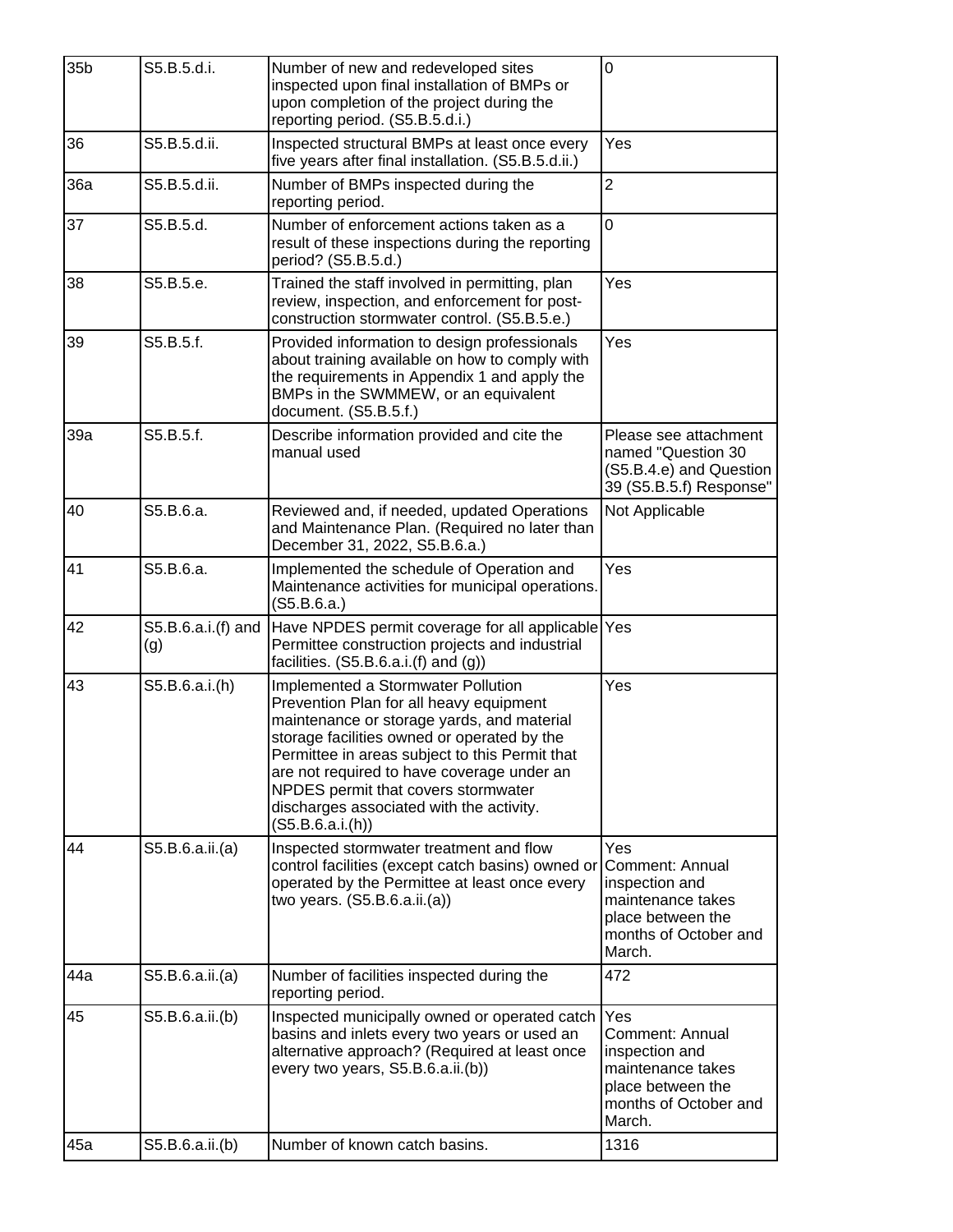| 45b | S5.B.6.a.ii.(b) | Number of catch basins inspected during the<br>reporting period.                                                                                                                                                             | 1221                                                       |
|-----|-----------------|------------------------------------------------------------------------------------------------------------------------------------------------------------------------------------------------------------------------------|------------------------------------------------------------|
| 45c | S5.B.6.a.ii.(b) | Number of known catch basins cleaned during<br>the reporting period.                                                                                                                                                         | 620                                                        |
| 46  | S5.B.6.a.ii.(b) | If used an alternative to standard schedule for<br>catch basin inspections for all or a portion of<br>the MS4, attach description of the method<br>used. (S5.B.6.a.ii.(b))                                                   | Not Applicable                                             |
| 47  | S5.B.6.a.ii.(c) | Conducted spot checks of stormwater facilities<br>after major storms. (S5.B.6.a.ii.(c))                                                                                                                                      | Yes                                                        |
| 48  | S5.B.6.b.       | Trained the staff with primary construction,<br>operations, or maintenance job functions that<br>are likely to impact stormwater quality.<br>(S5.B.6.b.)                                                                     | Yes                                                        |
| 49  | S7.A.           | Complied with the Total Maximum Daily Load<br>(TMDL)-specific requirements identified in<br>Appendix 2. (S7.A.)                                                                                                              | Not Applicable                                             |
| 50  | S7.A.           | For TMDLs listed in Appendix 2: Attach a<br>summary of relevant SWMP and Appendix 2<br>activities to address the applicable TMDL<br>parameter(s). (S7.A.)                                                                    | Not Applicable                                             |
| 51  | S8.A.           | Attach a summary of your participation in<br>effectiveness study development and<br>implementation during the reporting year.<br>(S8.A.1. and S8.A.2.a.)                                                                     | Question 51 (S8.A.1<br>and<br>A.2.a)_51_0323202110<br>1023 |
| 56  | S8.A.           | Was the SWMP updated to include<br>effectiveness study activities? (S8.A.2.f.)                                                                                                                                               | Yes                                                        |
| 57  | G3.             | Notified Ecology in accordance with G3. of any<br>discharge into or from the Permittees MS4<br>which could constitute a threat to human<br>health, welfare, or the environment. (G3.)                                        | Not Applicable                                             |
| 58  | G3.A.           | Took appropriate action to correct or minimize<br>the threat to human health, welfare, and/or the<br>environment per G3.A.                                                                                                   | <b>No</b>                                                  |
| 59  | G20.            | Notified Ecology of the failure to comply with<br>the permit terms and conditions within 30 days<br>of becoming aware of the non-compliance.<br>(G20.)                                                                       | Not Applicable                                             |
| 60  | G20.            | Number of non-compliance notifications<br>provided in reporting year. (G20.)                                                                                                                                                 | 0                                                          |
| 61  | S4.F.1.         | Notified Ecology within 30 days of becoming<br>aware that a discharge from the Permittee's<br>MS4 caused or contributed to a known or likely<br>violation of water quality standards in the<br>receiving water. (S4.F.1.)    | Not Applicable                                             |
| 62  | S4.F.3.a.       | If requested, submitted an Adaptive<br>Management Response report in accordance<br>with S4.F.3.a.                                                                                                                            | Not Applicable                                             |
| 63  | S4.F.3.d.       | Attach a summary of the status of<br>implementation of any actions taken pursuant<br>to S4.F.3. and the status of any monitoring,<br>assessment, or evaluation efforts conducted<br>during the reporting period. (S4.F.3.d.) | Not Applicable                                             |